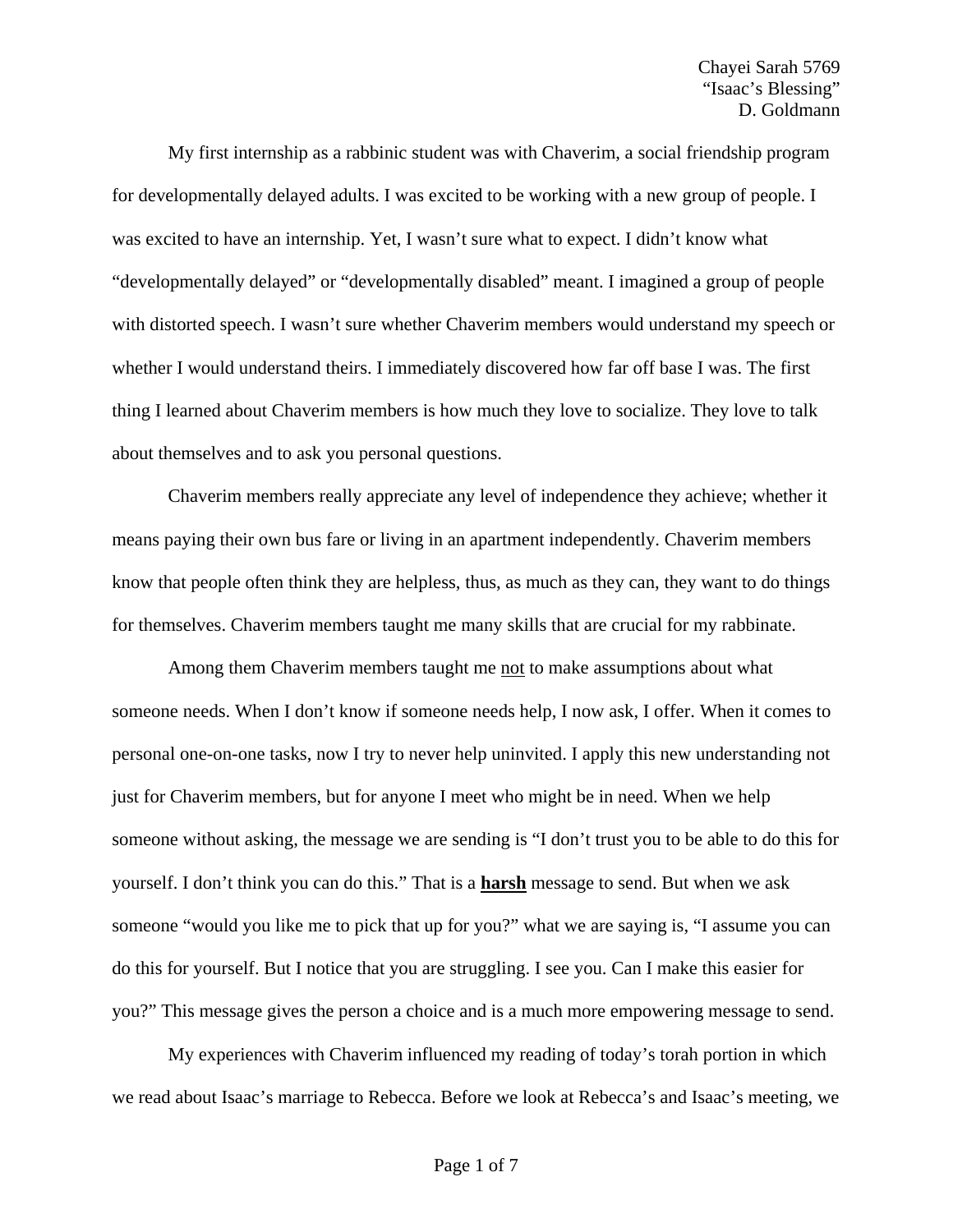should take a closer look at Isaac. Who is Isaac? I mean, really, who is Isaac? Last year my husband – relating an idea he heard from his grandmother – made an interesting observation that lead me to take a closer look at Isaac. Here is what I discovered:

 Some scholars say that Isaac never existed. These scholars argue that Isaac's only role is to help tell the story of Abraham's life and connect Abraham to Jacob. These scholars assume that Abraham and Jacob are many generations apart, perhaps not even related. In this way, Isaac was created to shorten the story and to relate Jacob to Abraham. The section we refer to as "Isaac's life" seems to be a slightly edited version of Abraham's story – except that wherever it used to read "Abraham," now it reads "Isaac." Yet, if the story of Isaac is merely to create a connection between Abraham and Jacob, why not cast him as a gigantic and powerful hero?

So, who was Isaac? What were his contributions?

 Many people, when they read the text closely, note that Isaac is never alone. He **seems** incapable of doing anything alone. His parents are highly over-protective. Sarah seems to overreact when she perceives Ishmael to be mistreating Isaac. Abraham seems overly involved in finding a wife for Isaac. And when the time comes to bury their father, although Ishmael and Isaac were previously estranged, Ishmael seems to know that Isaac cannot bury Abraham alone; so Ishmael returns to help him bury their father. For reasons that are not clear, Isaac is never alone and is **described** as if he is incapable of doing anything independently.

 In *parshat Chayei Sarah* we learn of the process through which Isaac marries. Abraham wants to find a wife for Isaac. As far as our Bible stories go, Jacob, Esau, Joseph and his brothers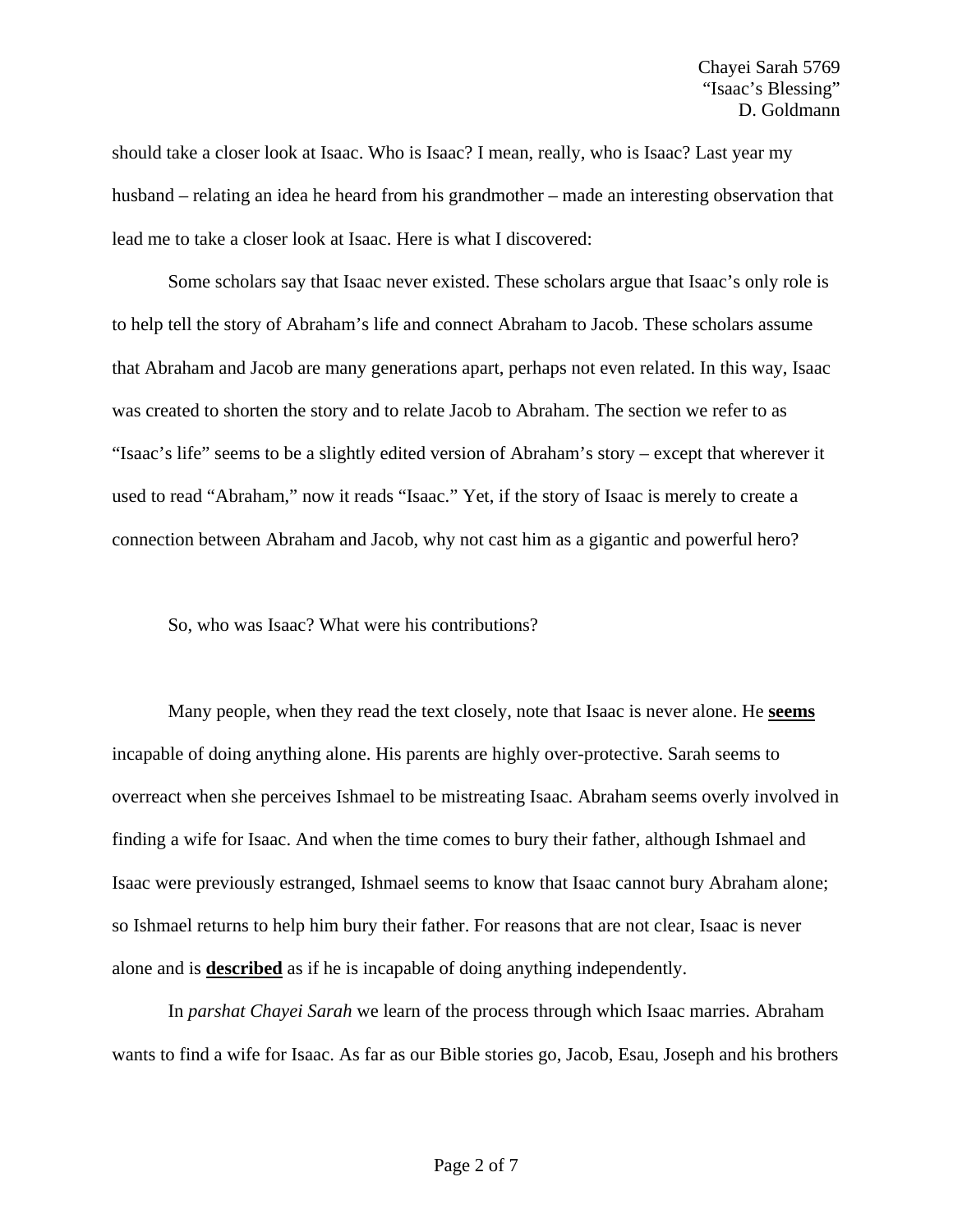all find their own wives. Even Moses' marriage is not quite an arranged marriage. In contrast to our Bible stories, Isaac's arranged marriage seems unusual.

 Abraham requests his servant to go and find Isaac a wife. Abraham tells his servant where he should go to find such a wife. From the dialogue and rituals that takes place, it is clear that Abraham trusts this servant. Also, it is not a stretch of the imagination to say that the servant probably knew Isaac, the servant probably knew Isaac very well.

 As the story unfolds, the servant is worried about finding a good match for Isaac and he seeks God's help. Why should the servant have been so worried? Is Isaac a difficult man? An unattractive man? He must have known something about Isaac that we, many generations later, can only speculate about.

 As it turns out, it seems that the servant is looking for an exceptionally, **exceptionally** kind and loving wife for Isaac. At first, this quality does not seem peculiar. Don't we all want exceptionally kind and loving partners for ourselves? But when we look at the other men in the Torah, none of them seem to have been looking for these specific attributes: for exceptionally kind and loving wives. Many of the Torah wives do have moments when they do beautiful and loving acts, but these were not their most important attributes when the men married them.

 What does this process of searching for a wife for Isaac tell us about him? Why could he not find a wife for himself?

 The climax of Isaac's story for me is when he meets Rebekah. The servant finds Rebekah and brings her back to marry Isaac. The minute Rebekah sees Isaac and understands that this is the man she will marry, two things happen: she falls of  $f<sup>1</sup>$  $f<sup>1</sup>$  $f<sup>1</sup>$  her camel and she veils her face.

 $\overline{a}$ 

<span id="page-2-0"></span> $1$  Plaut, p.161 – Plaut gives "falls off" as a possible translation, but he understands it to mean either that Rebekah got off the camel in a hurry and/or that Rebekah fell in love. I am understanding it to literally mean "fall off"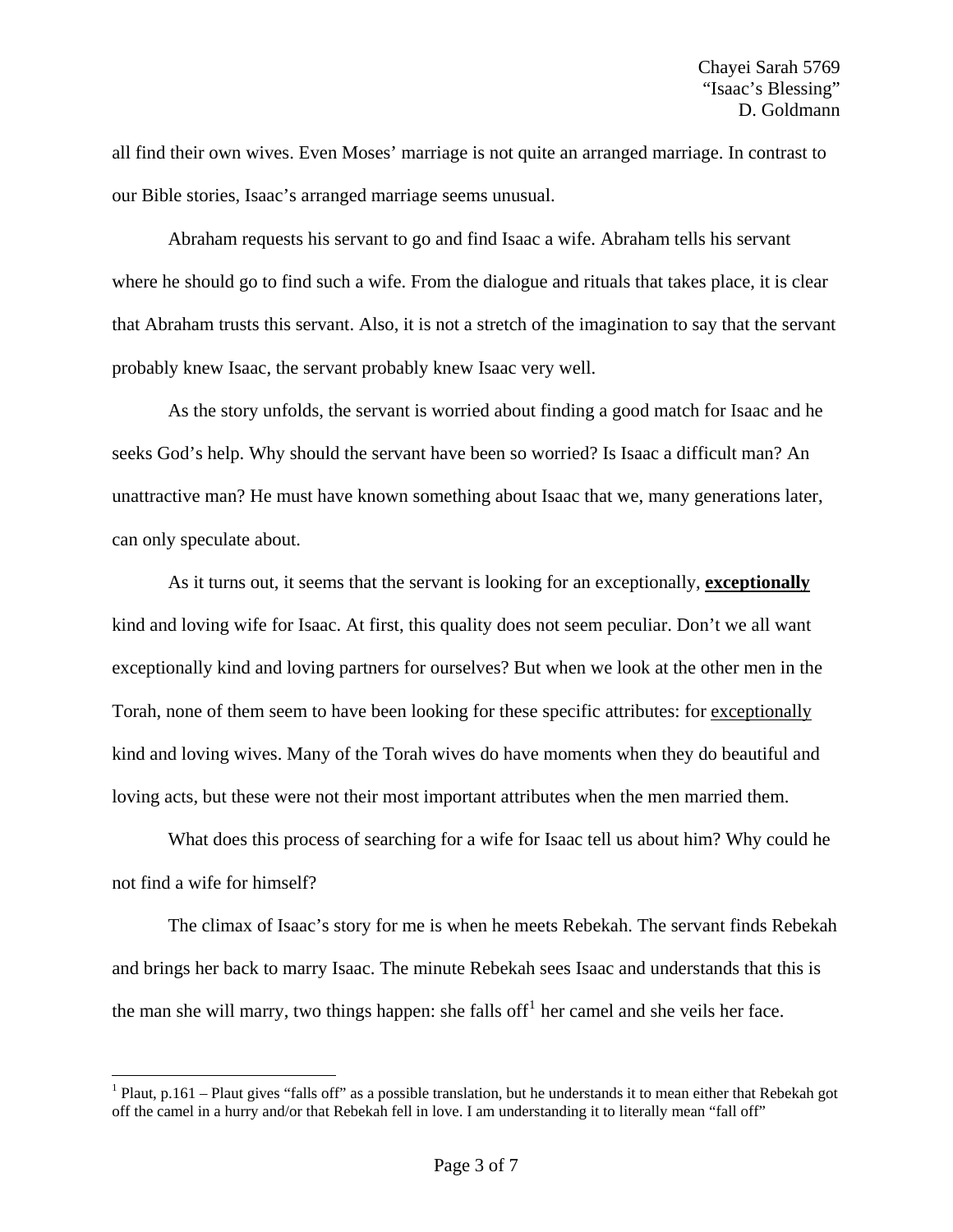Most scholars understand Rebekah to have "fallen over herself", to have "fallen in love". So much so, that she gets off her camel in a hurry, excited to meet her husband. But what if Rebekah literally, as the text tells us, fell off her camel? Did she see something that shocked her? What could possibly cause her to fall off the camel?

 And Rebekah veils herself when she understands that Isaac is the man she'll marry. As you know, back in the days of the bible, there were no elaborate weddings. No designer wedding gowns, live bands, or exotic catered meals. Back in these biblical days, the most that might have happened before a marriage was consummated is the bride veiled herself before her future husband. And Isaac didn't know this custom. Isaac had to ask his servant who this veiled woman was. The servant had to explain to Isaac, "this is your bride (and that's why she veiled herself before you)."

 Isaac seems oblivious to local customs and symbolism. What does this tell us about him? What kind of boy was he? What kind of man did he become? Perhaps Isaac had some kind of characteristic that placed him outside of the "normal" community. Perhaps Isaac had a developmental delay, explaining why those around him gave Isaac so much attention, protection and help. What would it mean for us today, if one of our ancestors had a developmental delay?

 For me, this possibility makes me swell with pride. For me, this possibility would be a reflection of how diverse our community has been from the very beginning. The possibility that Isaac might have had a development delay serves as a reminder that our community is made up of all kinds of people. And all people deserve to be welcomed into our community. All people, of all genders, regardless of disabilities, age, economic status, marital status, sexual orientation – everyone needs to be welcomed into our community.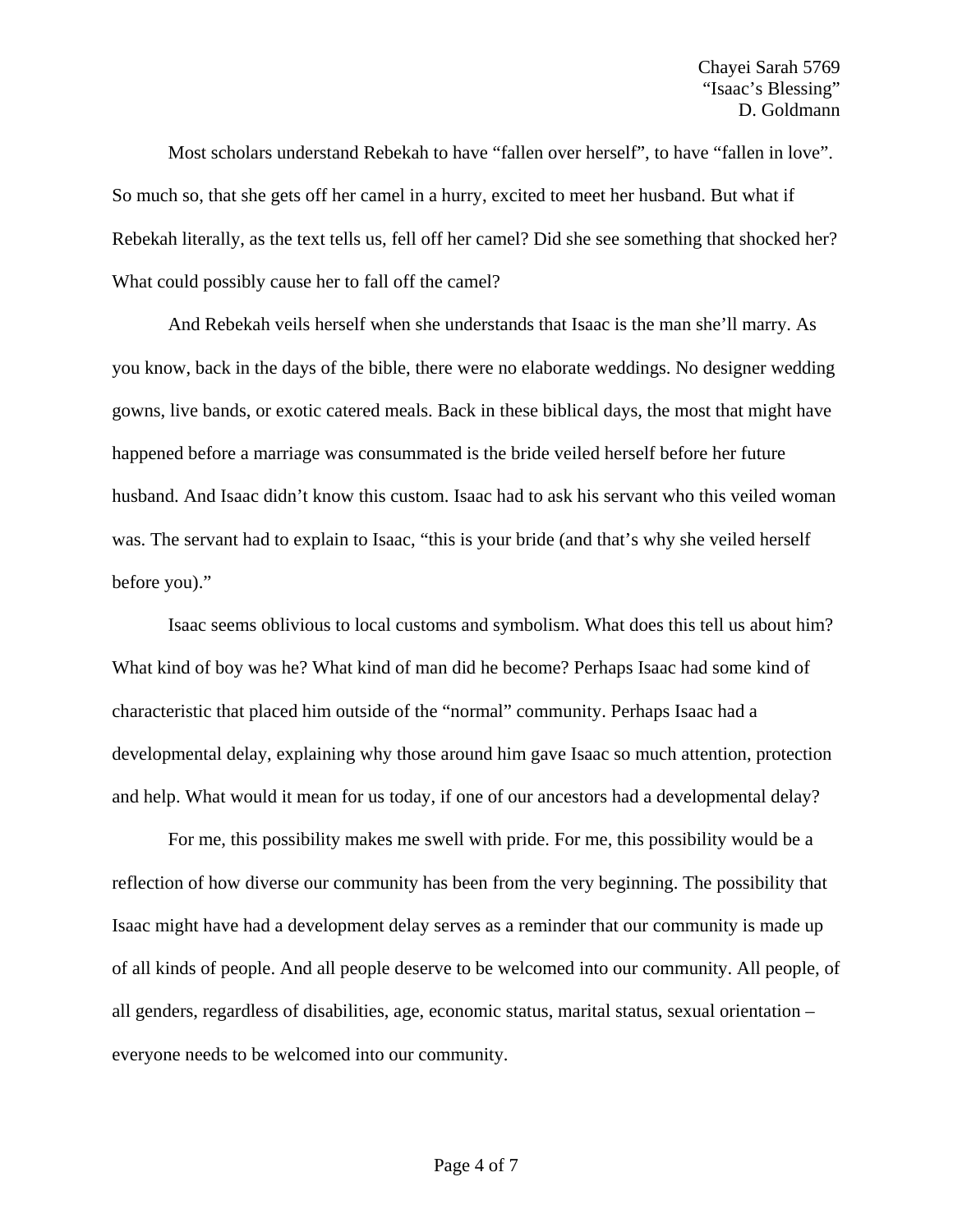My hope is to show that looking at Isaac as a patriarch with a development delay enhances our reading of the text. As a matter of fact, I would like to argue that the story of Isaac serves as a "case study" of how society tends to treat people with disabilities.

On the one hand, people around Isaac seem to do things for him without seeking his input. Decisions were made for him and the society coddled him. Today, this is not always the case. Thus, we learn that society does grow, change and develop because today we know to treat people with disabilities as independent people, capable of making their own decisions.

On the other hand, like Chaverim members, Isaac's story comes to tell us not the extent of his **dis**abilities, but the extent of his abilities. Isaac's story demonstrates that people will sometimes try to take advantage of those who are vulnerable. Such is the case of the famous scene where we witness Rebekah and Jacob plotting to take advantage of a blind and possibly developmentally delayed Isaac. Isaac seems to know Jacob is lying. Yet, Isaac chooses to give Jacob the blessing anyway. Even if Rebekah and Jacob plotted to trick Isaac, he does make a choice. This scene shows Isaac's incredible ability to make a choice – a choice that we might have thought him **incapable** of. Isaac blesses both sons and sets an important part of our story in motion. We cannot have our history without Isaac.

Isaac is not the kind of patriarch you'd expect him to be. Yet as Isaac's story unfolds, from childhood, to the terror of almost sacrifice, to marriage, to love, to fatherhood, and to blessings, Isaac is a full fledged member of his family. Isaac did not necessarily have a strong personality, but Isaac did lead a successful life by today's standards. He managed to learn a trade (agriculture) and made a rich living from it. He fathered two sons and loved them. What more can we ask for?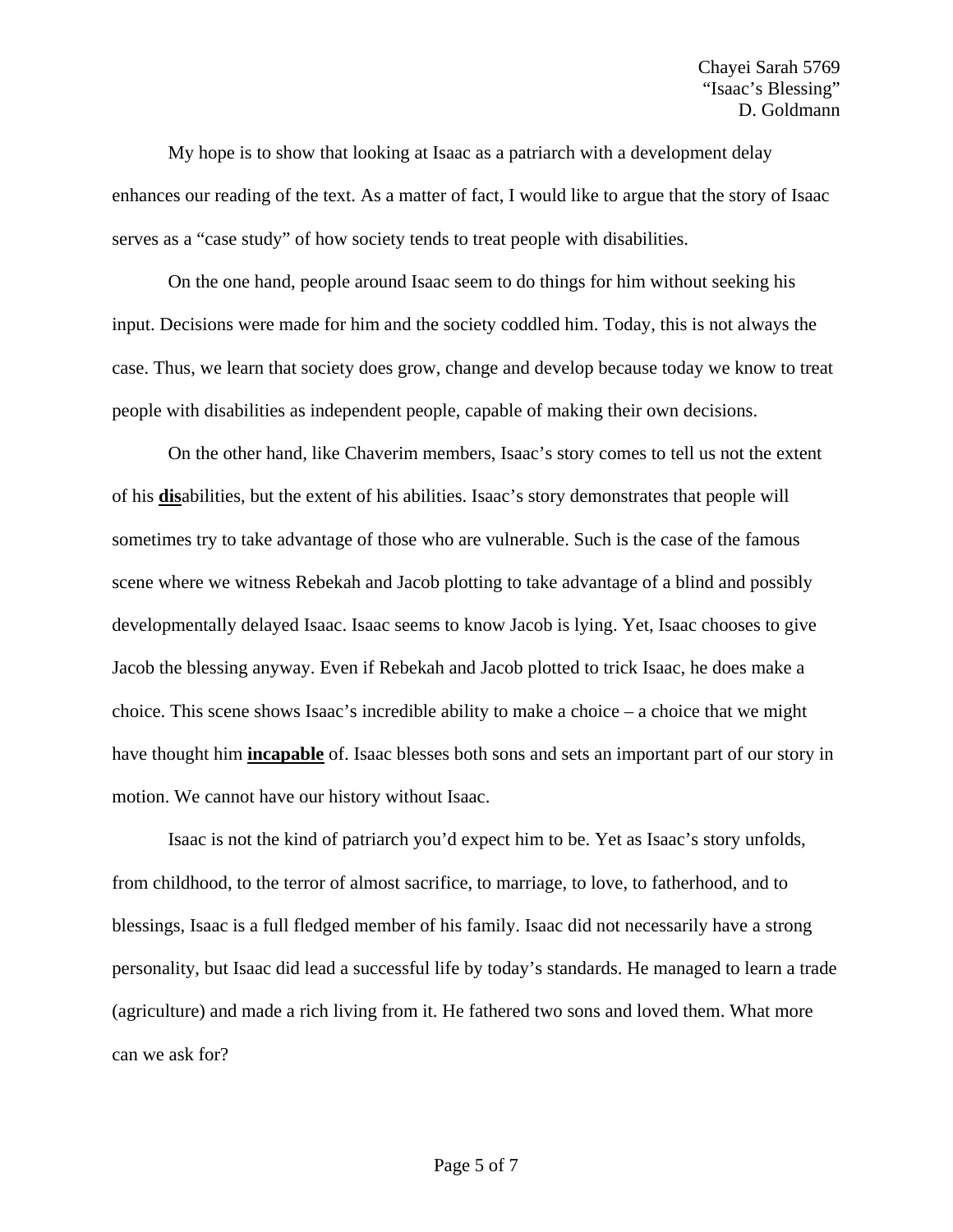Likewise, Chaverim members, adults with developmental delays, are not what I expected them to be. Yet looking back, I am glad that I looked past my initial impressions of the Chaverim community.

On a more personal tone, you – the HUC community – could have written me off, you could have said to me that my hearing loss is my problem and that I have to fend for myself. It may have taken a while, but you did adapt and find a way to meet my needs.

Seeing this microphone be passed around in class and at sermon discussions, seeing you participate in the act of including me in this community, it means more than you know. I mean, how can you not feel supported when your very pregnant professor insists on walking around the classroom, making sure that everyone speaks into the microphone?

In addition, I gained advocates. In each of my classes, I had one advocate – fighting for me when I was too tired to speak for myself.

It's important for me to share this with you, not because I am trying to make this sermon about me, but because it's important for this community to understand how it has **already** changed and adapted to become a more inclusive community. My hope, my prayers are that these new insights into becoming a more welcoming sensitive community will continue to develop long past my days here at HUC.

There is no way that I could be where I am today without your support. In this process, I learned that I am stronger than I realized. I do have the strength to seek out what I need. I do have the patience to explain and dialogue. And I do have the modesty to know that I don't know everything. Isaac was a seemingly bland character. But through looking at the text closely, I discovered that he had a much stronger role than I originally perceived. Chaverim members